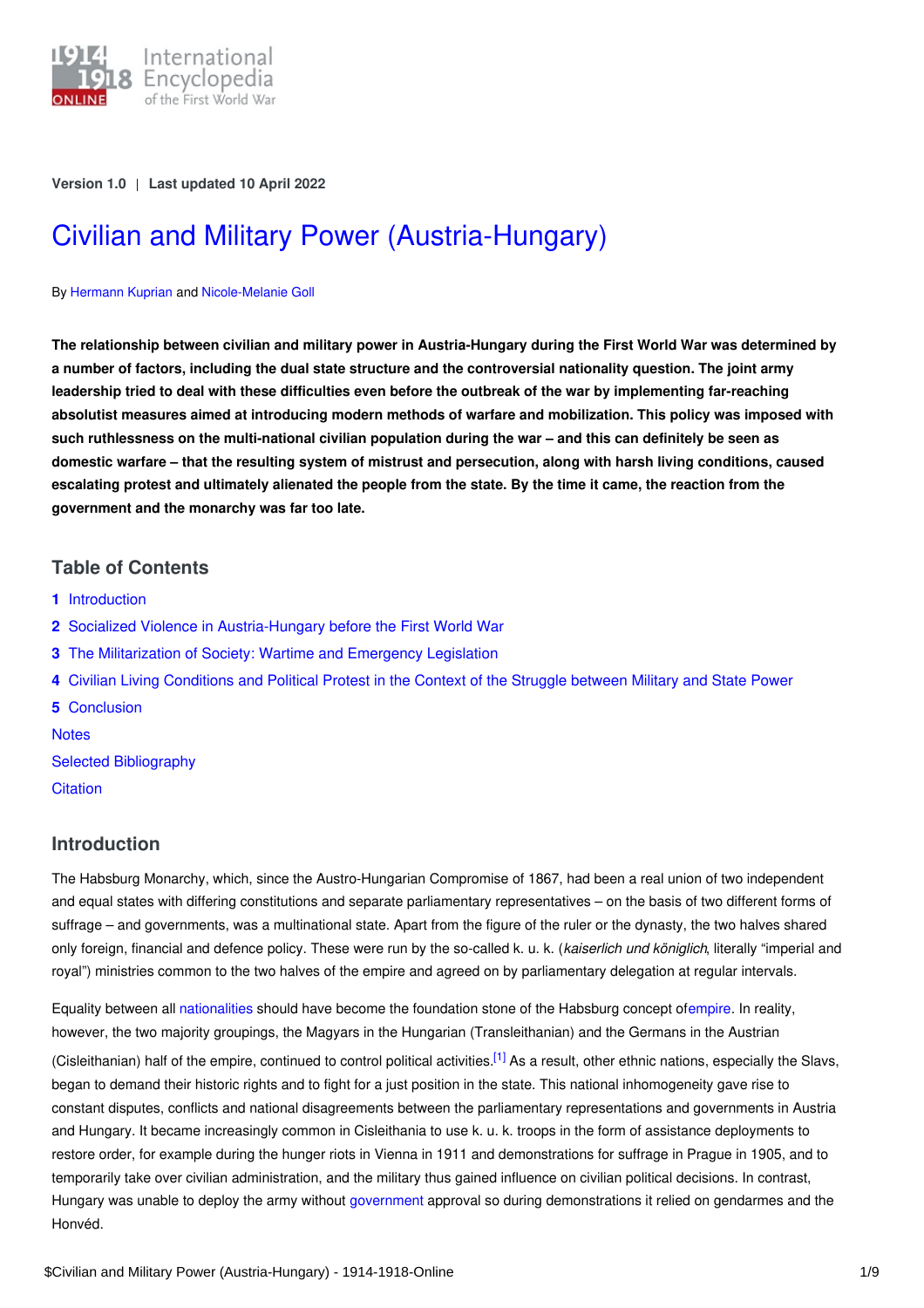In general it seemed that, for the various nationalities and parties and for the state, the exertion of force was an appropriate measure for solving domestic political tension. The widening economic, social and cultural disparities, together with the attempt by the political elites to stabilize domestic rule by pursuing an aggressive foreign policy, led to the socialization of violence in

<span id="page-1-1"></span>[Austria-Hungary](http://ui:CeDiS1418@encyclopedia.1914-1918-online.net/article/austria-hungary) long before the First World War.<sup>[\[2\]](#page-5-3)</sup> The national conflicts also caused deep mistrust on the part of the state and military authorities regarding the loyalty of the non-German population in particular. The cooperation that did exist between the administration and political and national elite groups, as well as their willingness to compromise, contributed to the deterioration of military-civil relations. The military increasingly perceived the constitutional state and the participatory role of society in the empire as a threat from within that must be fought with mounting force: [Jonathan](http://ui:CeDiS1418@encyclopedia.1914-1918-online.net/contributors/Jonathan_E._Gumz) Gumz and John Deak describe it as an

<span id="page-1-2"></span>"internal war".<sup>[\[3\]](#page-5-4)</sup> All these conflicts made the army high command draw up exceptionally authoritarian emergency legislation that essentially amounted to the militarization of Austro-Hungarian society during war.

The legal basis on which the relationship between civilian and [military](http://ui:CeDiS1418@encyclopedia.1914-1918-online.net/article/civilian_and_military_power) power developed, and the repercussions the conflict between them had on living conditions, are discussed in the context of the disintegration of the Dual Monarchy.

### <span id="page-1-0"></span>**Socialized Violence in Austria-Hungary before the First World War**

<span id="page-1-3"></span>The majority of recent research on the First World War backs politician and lawyerJosef Redlich's [\(1869-1936\)](http://ui:CeDiS1418@encyclopedia.1914-1918-online.net/index/names/118743724) view, namely that a dictatorial war regime became established in the Dual Monarchy as early as the general mobilization at the end of July 1914, which, unlike for other nations in the war, would bring about a lasting and radical change in the relationship between the state and its citizens.<sup>[\[4\]](#page-5-5)</sup> This was especially true of the Austrian half of the empire, where the army, citing "military necessity", was soon able to expand its influence to the civil administration. This was made possible by a series of laws and emergency orders, which had been applicable since 1867 and encroached enormously on basic individual rights, creating the basis for a repressive military system. However, these laws were only applicable for the Cisleithanian half of the empire. Despite considerable pressure from Vienna, attempts to extend them to include the kingdom failed for almost thirty years due to resistance by the Hungarian government. This was because, according to Hungarian legal interpretation, the special powers established by a law of exception should be bestowed on government authorities and not, as in Cisleithania, the army. The Hungarian government was careful to limit the military's influence on politics and society and conserve as much (economic) autonomy as possible. From 1905 onwards, these differences of opinion between Vienna and Budapest complicated negotiations. When the first "*Orientierungsbehelf über Ausnahmeverfügungen für Österreich*" (Guidelines for Emergency Orders in the Event of War) were compiled in 1905 – later to be appended – Hungary was urged to ratify or create similar emergency

<span id="page-1-4"></span>orders.<sup>[\[5\]](#page-5-6)</sup> This resulted in massive protests against Austria's attempted interference. Budapest was already working on its own decrees, which, in the event of war, were to expand the responsibilities and powers of the governmental authorities and at the same time expand the power of the army high command in southern Hungary and prevent attacks on the civilian population.<sup>[\[6\]](#page-5-7)</sup>

<span id="page-1-6"></span><span id="page-1-5"></span>The annexation of the regions of Bosnia and Herzegovina in 1908 together with the two Balkan Wars of 1912 and 1913 intensified the domestic political situation in the Dual Monarchy. Austria-Hungary went to war with different conceptions of how to deal with politics, the military and the civilian administration. Unlike the Hungarian half of the empire, the Austrian half had been governed for some considerable time without any parliamentary checks and balances, with the cabinet of Prime Minister Karl Graf Stürgkh [\(1859-1916\)](http://ui:CeDiS1418@encyclopedia.1914-1918-online.net/index/names/117677957) governing by virtue of article 14 – described by Josef Redlich as the "dictatorship clause" – on emergency orders contained in the Basic Law of 1867.<sup>[\[7\]](#page-5-8)</sup> Stürgkh considered it natural that the civilian administration should submit to the military authorities and the army high command after the outbreak of war.<sup>[\[8\]](#page-5-9)</sup> In Transleithania opinions were different. With the Hungarian Emergency Law of 1912 it was possible, in the event of war, to effect exceptions to laws – albeit restricted by time and geographical position – and to expand the powers of the civil authorities. These special powers were to be bestowed on government commissars, who would then adopt measures in coordination with the army. So with regard to emergency orders, Hungary had taken a different, independent path.<sup>[\[9\]](#page-6-1)</sup>

<span id="page-1-8"></span><span id="page-1-7"></span>Soon after the beginning of the war, extensive plans were developed for fightin[gpan-Slavism](http://ui:CeDiS1418@encyclopedia.1914-1918-online.net/article/panslavism) and irredentism and for comprehensive state and administration reform, intended especially in the non-German speaking regions of the Habsburg Monarchy to remain in place even after the end of the war. These military plans went too far even for the Austrian [government](http://ui:CeDiS1418@encyclopedia.1914-1918-online.net/article/governments_parliaments_and_parties_austria),

<span id="page-1-9"></span>and it postponed any decision until after the war. The reform proposals were left unrealised.<sup>[\[10\]](#page-6-2)</sup> When the Austrian parliament was recalled at the end of May 1917 by Charles I, Emperor of Austria [\(1887-1922\)](http://ui:CeDiS1418@encyclopedia.1914-1918-online.net/index/names/118560077), it did not pick up on the reform plans of the

\$Civilian and Military Power (Austria-Hungary) - 1914-1918-Online 2/9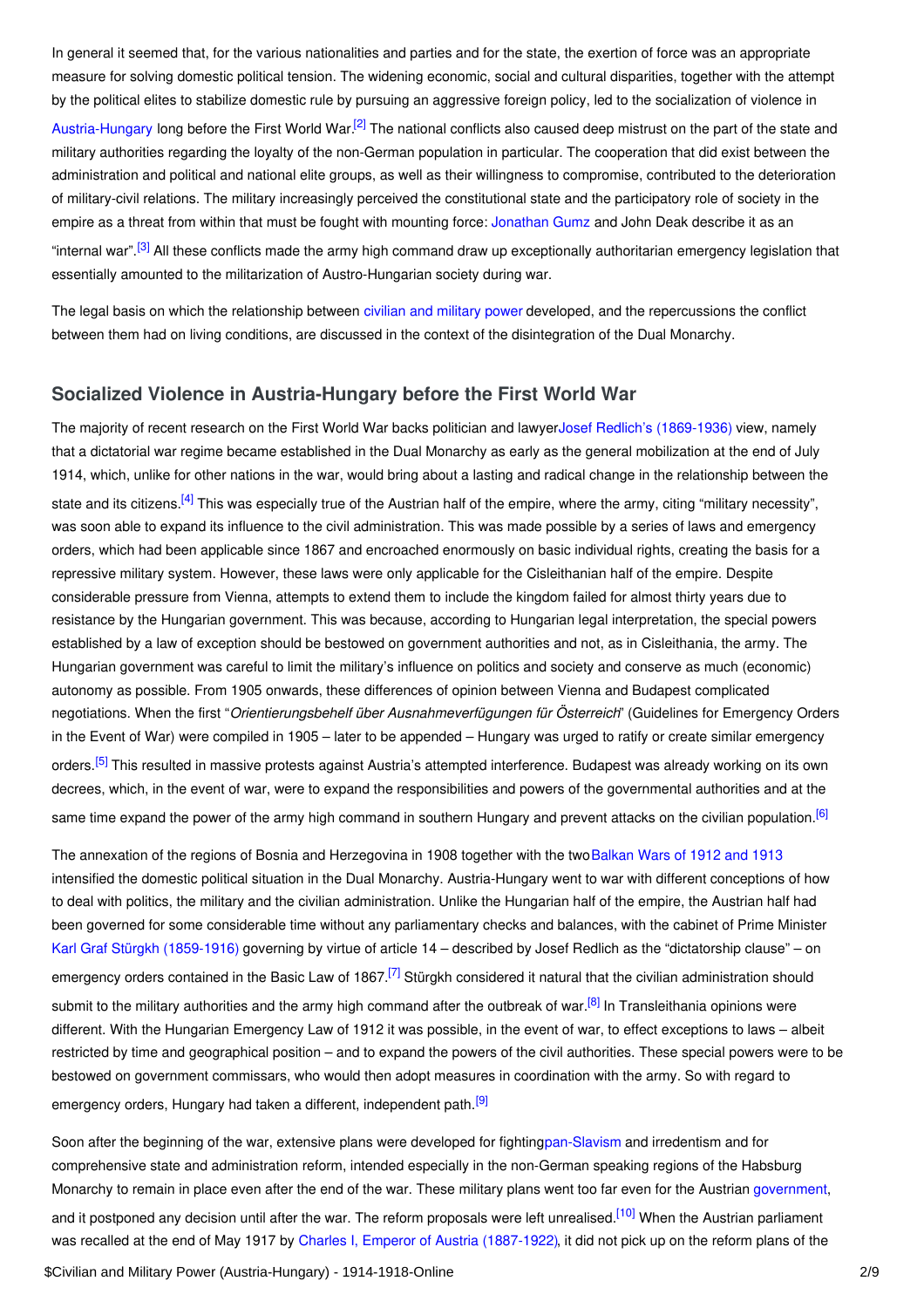<span id="page-2-1"></span>military. By contrast, the parliament in Hungary sat throughout the war and helped to give the wartime governments greater legitimacy in the enforcement of civil interests over military demands.<sup>[\[11\]](#page-6-3)</sup>

## <span id="page-2-0"></span>**The Militarization of Society: Wartime and Emergency Legislation**

<span id="page-2-2"></span>The plans and measures to mobilize the army, immediately put into practice when the war began, showed that Austria-Hungary's military strategy was well prepared. This was not the case, however, in an economic or social sense.<sup>[\[12\]](#page-6-4)</sup> The Habsburg Monarchy's mobilization plans provided for an extensive militarization of society and the political administration, which had major repercussions for daily life on the home front. From the outset these dictatorial ideas went far beyond the merely logistical aspect of securing mobilization. They were principally aimed at using the necessary ruthlessness to force the different nationalities to carry out their duties to the state.<sup>[\[13\]](#page-6-5)</sup>

<span id="page-2-4"></span><span id="page-2-3"></span>For example, the emperor and his government could pass decrees with temporary legal force without approval from the Imperial Council.<sup>[\[14\]](#page-6-6)</sup> Constitutional guarantees of fundamental civil rights could be repealed, such as the freedom of the individual (i.e. freedom of movement and freedom from unlawful detention), the inviolability of the right to refuse entry to one's home, the right to congregate and associate freely, or freedom of ex[press](http://ui:CeDiS1418@encyclopedia.1914-1918-online.net/article/pressjournalism_austria-hungary)ion and the press. Civil servants were put under the control of the military. Moreover, any civilian accused of crimes against the external and internal security of the state, imperial dynasty or armed authorities could be placed under the jurisdiction of the military courts.<sup>[\[15\]](#page-6-7)</sup> This last point was dealt with quite differently in Hungary.<sup>[\[16\]](#page-6-8)</sup> Contact with the press was also dealt with differently in the Hungarian half of the empire, where civilian authorities managed [censorship](http://ui:CeDiS1418@encyclopedia.1914-1918-online.net/article/censorship). All in all, Hungary's "military absolutism" took a "milder" form than in Austria, where even the civilian population was dealt with severely in order to maintain domestic order and to supress nationalistic and political manifestations.

<span id="page-2-6"></span><span id="page-2-5"></span>An even more far-reaching law aimed at limiting the political and social rights of the population was the Act on War Services (*Kriegsleistungsgesetz*) passed in December 1912. It allowed the state to force every citizen to provide specific services in the event of war, such as the garrisoning of troops in private quarters, supplying [transport,](http://ui:CeDiS1418@encyclopedia.1914-1918-online.net/article/transportation_and_logistics) [food](http://ui:CeDiS1418@encyclopedia.1914-1918-online.net/article/food_and_nutrition_austria-hungary), [animal](http://ui:CeDiS1418@encyclopedia.1914-1918-online.net/article/animals) fodder and cattle, as well as militarizing certain firms and operations. Its objective was not only to guarantee production at firms central to the war effort but also to supply these with workers or to have the power to force civilians to work in the arms industry or agriculture. Moreover, it allowed public or private property to be confiscated indefinitely, for example, for defensive purposes or to support and safeguard military operations directly or indirectly. The aim of the act was to exploit to the full the population's material and moral potential in such a way that the country's entire economy and industry were at the service of modern methods of [warfare](http://ui:CeDiS1418@encyclopedia.1914-1918-online.net/article/tactics_army_austria-hungary). Military institutions were given the right to requisition war services either by having the local authorities issue an order to that effect or by making their demands directly to the local population. This concerned above all the conscription of all male civilians capable of

<span id="page-2-7"></span>work up to the age of fifty, who became subject to military disciplinary and penal power.<sup>[\[17\]](#page-6-9)</sup>

<span id="page-2-8"></span>The system of emergency orders within the framework of the laws of war replaced the highly secret*Orientierungsbehelf über Ausnahmeverfügungen für den Kriegsfall* of the *k. u. k.* War Ministry from 1912. [\[18\]](#page-6-10) It only came into force in the Austrian half of the empire and in Bosnia-Herzegovina, while a similar regulation (*Orientierungsbehelf über Ausnahmsverfügungen für den* Kriegsfall auf Grund des Gesetzartikels LXIII vom Jahre 1912 für die Länder der heiligen ungarischen Krone) was established for Hungary. These guidelines provided for the creation of the *Kriegsüberwachungsamt* (War [Surveillance](http://ui:CeDiS1418@encyclopedia.1914-1918-online.net/article/war_surveillance_office_austria-hungary) Office) within the Ministry of War. Its main task was to manage and enforce the implementation of the emergency orders. In Hungary, this function was assumed by the royal Hungarian *Kriegsüberwachungskommission* (War Surveillance Commission), although only in an advisory role for the civilian and military administration.

<span id="page-2-9"></span>On the very day of the mobilization against [Serbia](http://ui:CeDiS1418@encyclopedia.1914-1918-online.net/article/serbia) on 25 July 1914, Francis Joseph I, Emperor of Austria [\(1830-1916\)](http://ui:CeDiS1418@encyclopedia.1914-1918-online.net/index/names/118535013)issued a number of decrees repealing civil rights.<sup>[\[19\]](#page-6-11)</sup> Three days later Minister President István Tisza [\(1861-1918\)](http://ui:CeDiS1418@encyclopedia.1914-1918-online.net/index/names/118998897) announced the first emergency orders in Hungary. Within less than a week, over thirty important emergency decrees which encroached on major aspects of basic individual rights were enacted. At the beginning there was surprisingly little political or national opposition worthy of note. This remained the case even when the civilian administration was put under the orders of the responsible military commander throughout much of the Slav- and Italian-speaking territories. The so-called "narrower" and "broader" war zones, where the military ruled with absolute dictatorial powers, came to be defined extremely generously in territorial terms. These zones encompassed entire crown lands such as the whole of Bosnia and Herzegovina, Dalmatia, the Kingdom of Galicia and Lodomeria including Cracow, Bukovina, and parts of Silesia, Moravia and the Banat. When [Italy](http://ui:CeDiS1418@encyclopedia.1914-1918-online.net/article/italy) joined the war in May 1915, \$Civilian and Military Power (Austria-Hungary) - 1914-1918-Online 3/9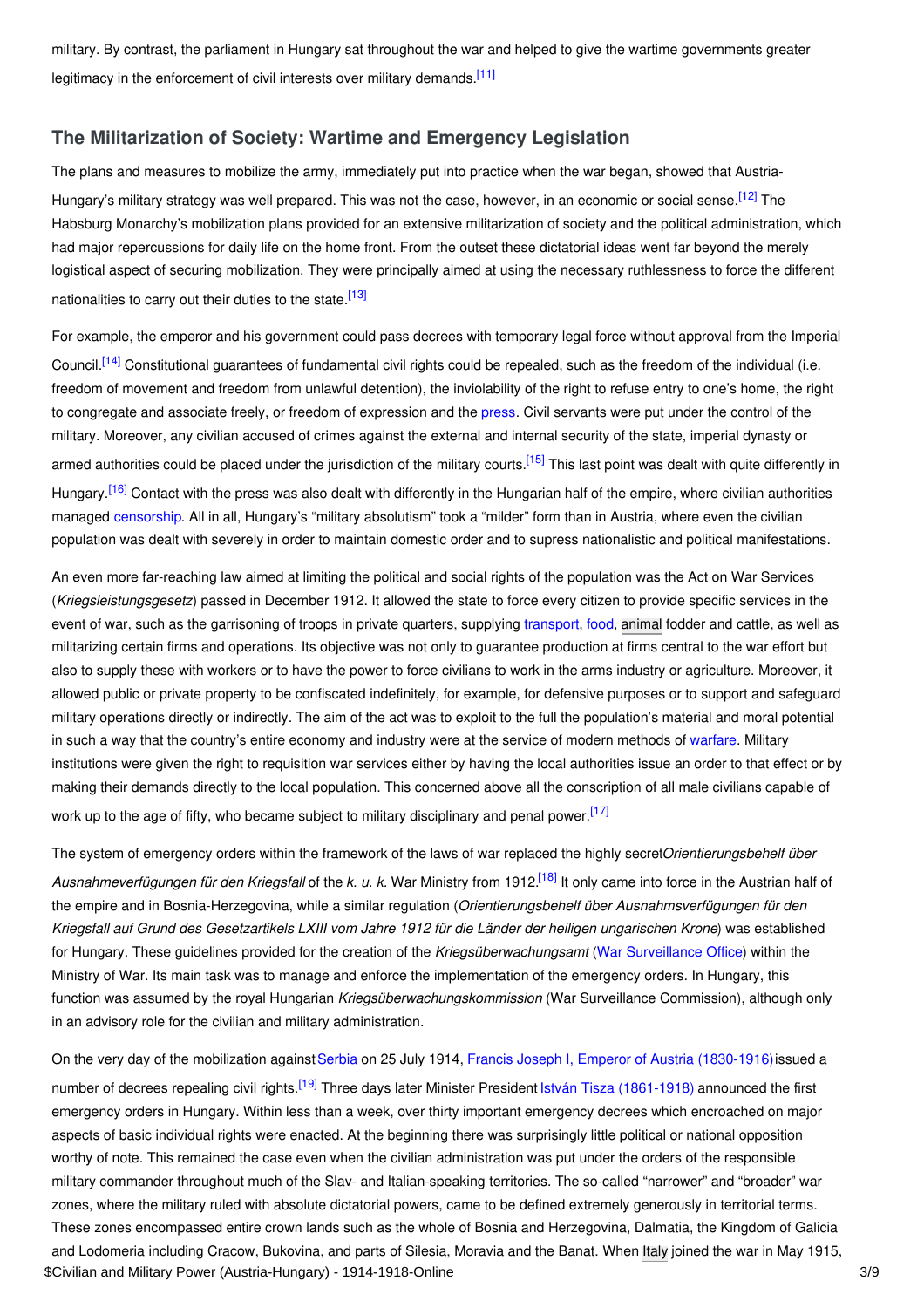<span id="page-3-1"></span>it was extended to the whole of Tyrol, Vorarlberg, Salzburg, Carinthia, Carniola, Gorizia, Gradisca, Trieste and Istria. The army commands had the power to enforce decrees in these territories in order to preserve military interests within the political domain.<sup>[\[20\]](#page-6-12)</sup>

# <span id="page-3-0"></span>**Civilian Living Conditions and Political Protest in the Context of the Struggle between Military and State Power**

Even before the war, the different ideas proposed by politicians, the military and the civilian administrations of both halves of the empire for dealing with the growing social demands and political emancipation movements of the various nationalities had created considerable [tension](http://ui:CeDiS1418@encyclopedia.1914-1918-online.net/article/shifts_and_tensions_in_ethnicnational_groups). These pressures increasingly damaged the relationship between the military authorities, specifically the Ministry of War and the general staff, and the civil authorities.

<span id="page-3-3"></span><span id="page-3-2"></span>With the outbreak of the war, this national antagonism increased as a consequence of the huge transfer of power to the military.<sup>[\[21\]](#page-6-13)</sup> When the army was mobilised against Serbia, far-reaching measures to uphold military interests came into effect, which resulted in authoritarian conditions. Accusations of political unreliability, [espionage](http://ui:CeDiS1418@encyclopedia.1914-1918-online.net/article/espionage) or being a "security risk", mainly addressed at Serbians but also at Ruthenians in Galicia, led to military incursions that were criticised, for example by Tisza, who was concerned they would influence the loyalty of minorities living in Hungary.<sup>[\[22\]](#page-6-14)</sup> This profoundly shaped the civilian population's everyday experience of war. At the same time, the army lost its aura as an integrating force in the multi-national state. When the Russian army captured the capitals [Lemberg/Lviv/Lwów](http://ui:CeDiS1418@encyclopedia.1914-1918-online.net/article/lemberg) and Czernowitz/Chernivtsi/Cernăuți shortly after the war began, Ruthenians were held responsible for these military failures. The result was a wave of hostage-takings, executions and finally deportations and [internments](http://ui:CeDiS1418@encyclopedia.1914-1918-online.net/article/the_internment_of_russophiles_in_austria-hungary) in the hinterland under the guise of "military necessity".<sup>[\[23\]](#page-6-15)</sup> This last would develop into an important tool used by military leaders against the civilian population. In the deployment zones of Galicia and later in Italy, the army leadership had no clear idea of how to deal with the remaining non-German population in particular, and thus opted for a policy of extreme ruthlessness to show strength. Agricultural workers came off worst because they were conscripted to details for defensive work or to cover army supplies on top of having to collect the harvest. Sizeable military requisitions and billeting of troops took place in larger localities, [fortresses](http://ui:CeDiS1418@encyclopedia.1914-1918-online.net/article/forts) and towns. The endless objections to the military measures by the overwhelmed civilian bureaucracy largely fell on deaf ears.

<span id="page-3-4"></span>The result on the north-eastern front in the first few weeks of the war was shocking. About half of the 800,000 soldiers serving in the four Austro-Hungarian armies in Galicia had been [killed](http://ui:CeDiS1418@encyclopedia.1914-1918-online.net/article/war_losses_austria-hungary), wounded, or taken [prisoner.](http://ui:CeDiS1418@encyclopedia.1914-1918-online.net/article/prisoners_of_war_austria-hungary) Nearly 100,000 soldiers were under

<span id="page-3-5"></span>siege at the fortress of Przemyśl, while countless towns and villages had been razed to the ground, destroyed or set fire to.<sup>[\[24\]](#page-6-16)</sup> The course of the war on the north-western front and later on the south-western front led to a massive wave of evacuations and forced deportations of tens of thousands of civilians, who flooded the military deployment routes behind the front lines under chaotic conditions. They had horrific stories to tell and soon became a common sight on the streets of the larger towns and cities of the Habsburg Monarchy. As a visible reminder of the fact that modern warfare was no longer just taking place somewhere "out there" on the borders and military fronts, these socially, culturally and linguistically disparate [refugees](http://ui:CeDiS1418@encyclopedia.1914-1918-online.net/article/refugees_austria-hungary), often homeless and hungry, undermined the image of a state able to provide for its people. The situation worsened as the war dragged on; the native population increasingly saw the incomers as rivals in the daily battle for food and survival as supplies became scarcer and prices soared.<sup>[\[25\]](#page-6-17)</sup>

<span id="page-3-6"></span>Not just the permanent requisition of grain, cattle, milk and animal fodder, but also the increasingly critical shortage of seed, fertiliser and carts caused nearly insuperable problems for the few remaining agricultural workers. [Women](http://ui:CeDiS1418@encyclopedia.1914-1918-online.net/article/womens_mobilization_for_war_austria-hungary) and [children](http://ui:CeDiS1418@encyclopedia.1914-1918-online.net/article/children_and_youth) in rural areas and towns were forced to carry out heavy manual labour and were soon on the verge of physical and psychological exhaustion. Countless petitions to the local civilian authorities asking for the release of an enlisted husband, brother or son were largely unsuccessful. The military authorities had meanwhile even begun to cultivate or harvest the fields on their own, requisitioning the few remaining available human and material resources. The army high command nevertheless continued to demand the full exploitation of the civilian workforce, including women and children, in order to maintain the effectiveness of military power, whose force the population would be made to feel when necessary.<sup>[\[26\]](#page-6-18)</sup>

<span id="page-3-7"></span>All attempts by the state to distribute the increasingly scarce supplies as fairly as possible were powerless to halt the dramatic decline in living conditions and provisions, particularly in the Austrian half of the empire, from 1917 onwards. Although Austria-Hungary usually produced enough food to cover its own needs, especially grain, potatoes, sugar and meat, the much more

\$Civilian and Military Power (Austria-Hungary) - 1914-1918-Online 4/9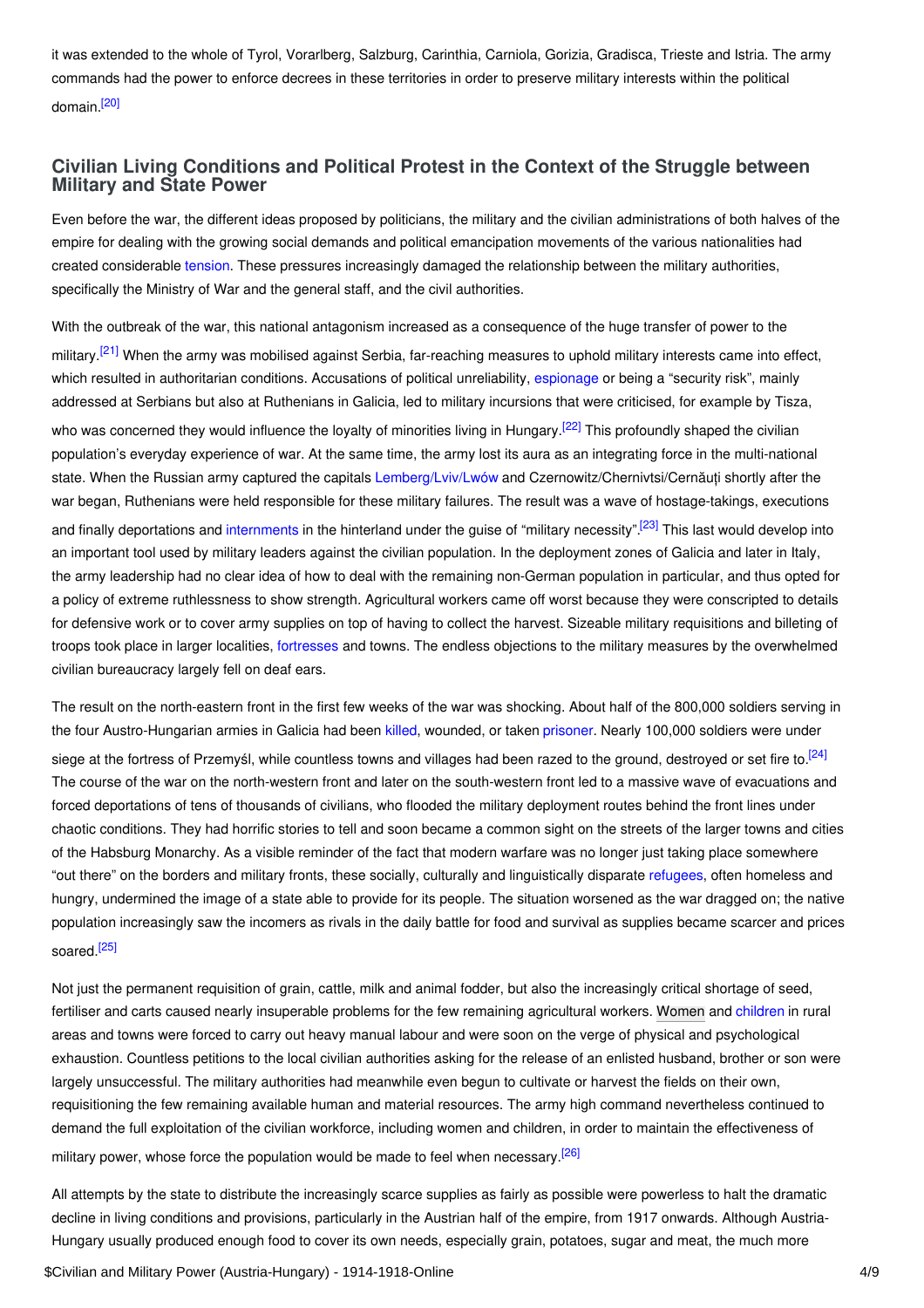industrialized Austrian half depended on food imports from Hungary even in peacetime. Such imports became increasingly scarce during the course of the war. Only the army continued to receive sufficient supplies, with little left for the civilian population. The dual structure of the monarchy thus also proved a disadvantage as far as economic mobilization was concerned as each half of the Dual Monarchy set out to exploit the emergency situation for its own benefit and interests, which led to conflicts between the two halves of the empire.<sup>[\[27\]](#page-6-19)</sup>

<span id="page-4-0"></span>Even though the Austrian government and administration gradually tried to free themselves from the stranglehold of the military during the course of the war, attempting to regain their role as the social and political representatives of the civilian population, it was too late to stop the advanced process by which state and nation had lost their legitimacy. The state was now blamed for the shortages and economic mismanagement. The famine in the winter of 1916/1917 was followed by mass [protests](http://ui:CeDiS1418@encyclopedia.1914-1918-online.net/article/social_conflict_and_control_protest_and_repression_austria-hungary) throughout the Dual Monarchy in early 1917 against the catastrophic shortage of supplies, aggravated by high prices, corruption and profiteering. As workers once again began to organize themselves in trade [unions](http://ui:CeDiS1418@encyclopedia.1914-1918-online.net/article/labour_labour_movements_trade_unions_and_strikes_austria-hungary) and politically, the war government, fearing further uncontrolled strike movements, attempted to impose public welfare measures and to change wage and employment conditions. So-called "complaint commissions" were set up by the military authorities in March 1917 in Austria – similar institutions had been established in Hungary in 1916 –, mainly intended as an outlet for workers to bring their grievances against the conditions in the war firms and factories. Trade unionists and businessmen were equally represented under a military chairman in these arbitration boards, although these had very little room for manoeuvre. Their task was to counteract any negative consequences for production resulting from the oppressive treatment of workers and – with mainly meagre results – to ensure decent working conditions and fair wages. The implementation of these commissions was accompanied, however, by a deterioration in legal working conditions, and women, too, became subject to compulsory work and the onerous conditions of the war [economy](http://ui:CeDiS1418@encyclopedia.1914-1918-online.net/article/organization_of_war_economies_austria-hungary).

Another late attempt to deal with the endless national, political and socio-economic conflicts occurred when the Austrian parliament, which had been adjourned since March 1914, was reactivated in May 1917. A general imperial amnesty for all "political suspects" was meant to assuage the mood of discontent in the nationalities ruled by the monarchy. However, those affected were not allowed to return home but transferred from internment to refugee camps, which hardly represented greater freedom in practice. At the same time, the ferocious arguments and debates in the recalled Austrian parliament showed that the process of social polarization and fragmentation in the Habsburg Monarchy was already well advanced. People had lost interest in grand political ideas, their perspective reduced to the daily fight for survival. Parliamentary representatives immediately embarked on an embittered debate on the role of the nation in the state and the future of Austria. Their public impact was limited, however, by censorship and doubts raised by the military authorities about the sincerity of some representatives' loyalty to the state, and they had very little political influence.<sup>[\[28\]](#page-6-20)</sup>

<span id="page-4-2"></span><span id="page-4-1"></span>New means of informal communication between the battlefields and the home front were invented to get round censorship as the blatant contradiction between reports of military successes and the pitiful conditions at home became clear.<sup>[\[29\]](#page-6-21)</sup> Only a rigid respect for hierarchy, the fear of military repression, the soldier's sense of duty and occasionally also the bonds created by the shared experience at the front could maintain the supposedly "strong ties" to the monarchy. The numbers refusing to perform military duties steadily increased and soldiers at the front began to experience something akin to a patriotic identity crisis, worsened by the death of Emperor Francis Joseph on 21 November 1916. This was particularly true of the non-German nationalities, who resented the closer alliance with Germany following the failed unilateral peace [attempt](http://ui:CeDiS1418@encyclopedia.1914-1918-online.net/article/peace_initiatives) of the young Emperor Charles. Not even military successes could change this identity crisis in the long term.

<span id="page-4-3"></span>The strikes that spontaneously erupted across [Austria-Hungary](http://ui:CeDiS1418@encyclopedia.1914-1918-online.net/article/cattaro_mutiny_of) and the violent unrest of January 1918, as well as the naval mutinies in Kotor/Cattaro in February of the same year, had their origins in food shortages and a desperate desire for peace.<sup>[\[30\]](#page-6-22)</sup> Physical and psychological exhaustion, against which the civilian and military powers were increasingly helpless, had consumed both the military and the home front. Moreover, politically motivated conflicts between town and countryside, the province and the Viennese metropolis, were rising in the final year of the war. In the cities, demonstrations were led mainly by the urban workforce and organized by social democrats, who felt used and abandoned by the rural population. The bourgeois-rural protest, on the other hand, invoked the traditional figures of [hate](http://ui:CeDiS1418@encyclopedia.1914-1918-online.net/article/antisemitism) of "Jewish capitalism" and the "Semitized" metropolis of Vienna against social democracy. They portrayed workers as the "stateless rabble of imperial enemies and traitors", "Jewish parasites" and "Bolsheviks in tow to the Russian Revolution". The antiquated military bureaucratic structures of the Dual Monarchy were also heavily criticized, as was the absolutist approach of the military and the state to the war. The authorities for their part feared, not without reason, the outbreak of further unrest and therefore reinforced the police and military presence. Escalation loomed. \$Civilian and Military Power (Austria-Hungary) - 1914-1918-Online 5/9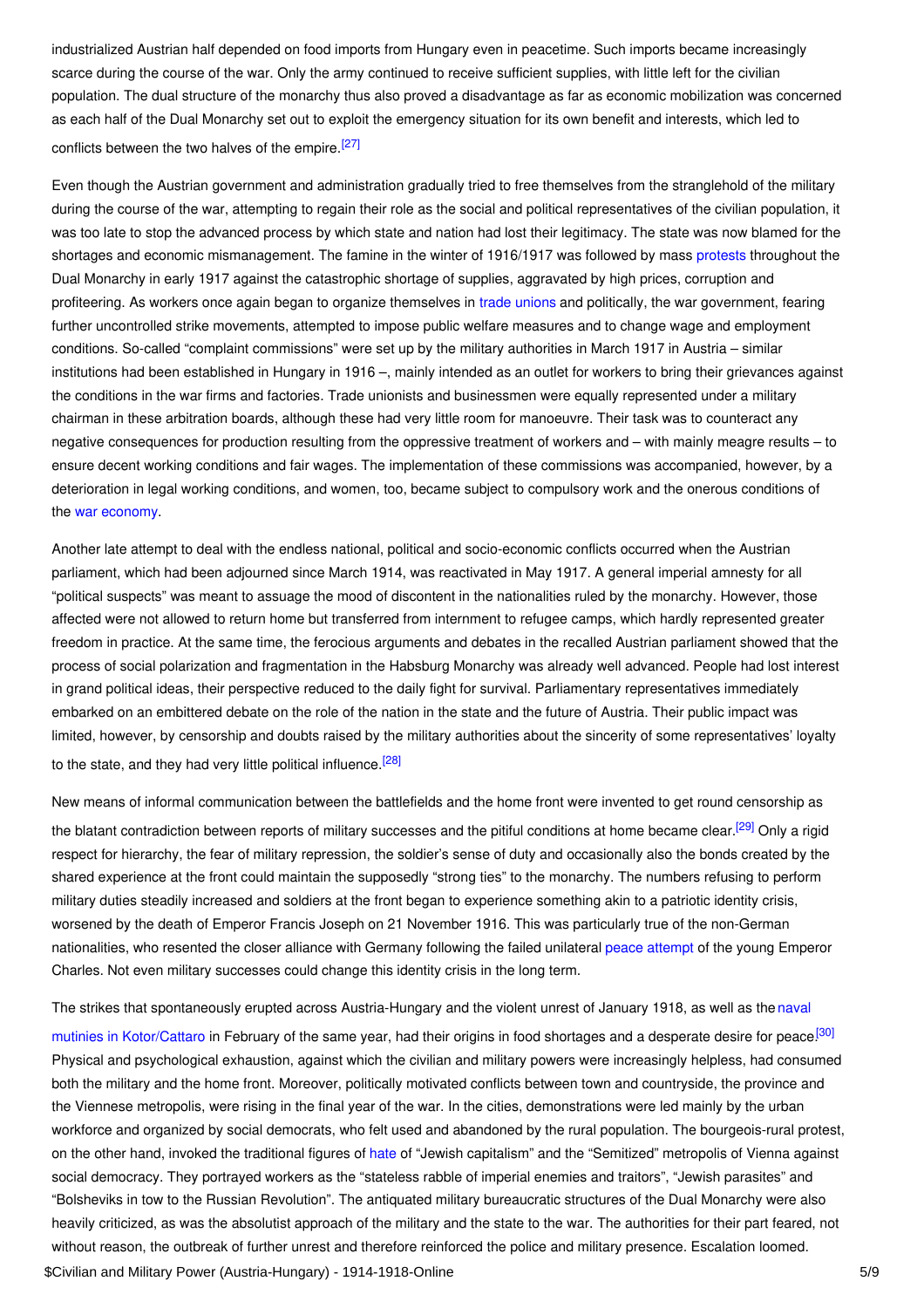While the military continued to adhere to their plans for an authoritarian remodelling of the Habsburg Monarchy, individual nationalities were already beginning to take their own constitutional paths.

# <span id="page-5-0"></span>**Conclusion**

In many ways the Habsburg Monarchy was no different from other warring states: at the beginning of the war in 1914 citizens' constitutional rights were suspended, the media was controlled and state [propaganda](http://ui:CeDiS1418@encyclopedia.1914-1918-online.net/article/propaganda_at_home_austria-hungary) increased. This decisive turning point was made possible by a series of emergency regulations that had been prepared far in advance and, although interpreted differently in the two halves of the empire, now came into effect and led to an expansion of the authority of various protagonists. While in Hungary these emergency laws gave the civilian government more power and control – carried out by officials of the civil service – in Austria the army seized the opportunity to expand its influence and to move against the administration, the political elite and minorities. Under the pretext of military necessity, the army waged not only an external war, but also a domestic one. The army's instrumentalization of these laws and its arbitrary and extreme actions created an atmosphere of mistrust within the population and caused lasting damage, not only to the relationship between the civilian and the military realms, but also to the rule of law.

Although civilian and military power and authorities in Austria-Hungary were well aware of the growing mood of pessimism and resignation among the population, not to mention the growing support for [revolution,](http://ui:CeDiS1418@encyclopedia.1914-1918-online.net/article/revolutions_austria-hungary) the political response came far too late. This was true especially of the dismissal of Chief of General Staff Franz Conrad von Hötzendorf [\(1852-1925\)](http://ui:CeDiS1418@encyclopedia.1914-1918-online.net/index/names/118676768), the reconvening of the Imperial Council by Emperor Charles in 1917 and the emperor's manifesto to the peoples of Austria-Hungary on 16 October

<span id="page-5-10"></span>1918, the so-called Völkermanifest, in which he proposed converting Austria-Hungary into a federation of free nations.<sup>[\[31\]](#page-6-23)</sup> When the Habsburg Monarchy was dissolved as a state in October and November 1918, bringing about a transformation of the European map, the principal cause lay in the militarization and fragmentation of society. This process had already begun before the war and was massively accelerated by it, with the civil and military powers as well as the monarchy losing their unifying roles.

The war's consequences and the collapse of the Habsburg Monarchy left deep political and social scars in bilateral and regional relationships throughout Europe, creating a lasting chronological gap in the study of its history.

Hermann Kuprian, Universität Innsbruck

Nicole-Melanie Goll, Akademie der bildenen Künste Wien

Section Editors: Gunda [Barth-Scalmani](https://encyclopedia.1914-1918-online.net/contributors/Gunda_Barth-Scalmani); [Richard](https://encyclopedia.1914-1918-online.net/contributors/Richard_Lein) Lein

#### <span id="page-5-1"></span>**Notes**

- <span id="page-5-2"></span>1. [↑](#page-0-1) Stourzh, Gerald: Die Gleichberechtigung der Volksstämme als Verfassungsprinzip 1848-1918, in: Wandruska, Adam / Urbanitsch, Peter (eds.): Die Habsburgermonarchie 1848-1918. Die Völker des Reiches, volume 3/2, Vienna 1980, p. 1199.
- <span id="page-5-3"></span>2. [↑](#page-1-1) Hanisch, Ernst: Der lange Schatten des Staates. Österreichische Gesellschaftsgeschichte im 20. Jahrhundert, Vienna 1994, p. 236. Rauchensteiner, Manfried: Der Erste Weltkrieg und das Ende der Habsburgermonarchie 1914-1918, Vienna et al. 2013, pp. 34-44, 39. Clark, Christopher: Die Schlafwandler. Wie Europa in den Krieg zog, Munich 2013, chapter 5.
- <span id="page-5-4"></span>3. [↑](#page-1-2) Deak, John / Gumz, Jonathan: How to Break a State. The Habsburg Monarchy's Internal War, 1914-1918, in: The American Historical Review 122/ 4 (2017), pp. 1105-1136, 1106. See also: Führ, Christoph: Das k. u. k. Armeeoberkommando und die Innenpolitik in Österreich 1914-1917, Graz et al. 1968.
- <span id="page-5-5"></span>4. [↑](#page-1-3) Redlich, Josef: Österreichische Regierung und Verwaltung im Weltkriege, Vienna et al. 1925. See Moll, Martin: Mentale Kriegsvorbereitung, in: Rumpler, Helmut (ed.): Die Habsburgermonarchie 1848-1918. Die Habsburgermonarchie und der Erste Weltkrieg, volume 11/1/1, Vienna 2016, pp. 202-206.
- <span id="page-5-6"></span>5. [↑](#page-1-4) Ress, Imre: Das Königreich Ungarn im Ersten Weltkrieg, in: Rumpler, Helmut (ed.): Die Habsburgermonarchie und der Erste Weltkrieg, volume 11/2, Vienna 2016, p. 1114; Galántai, Józef: Hungary in the First World War, Budapest 1989, pp. 72-77.
- <span id="page-5-7"></span>6. [↑](#page-1-5) Galántai, Hungary 1989, pp. 73, 75.
- <span id="page-5-9"></span><span id="page-5-8"></span>7. [↑](#page-1-6) Redlich: Österreichische 1994, p. 113. See also: Hautmann, Hans: Bemerkungen zu den Kriegs- und Ausnahmegesetzen in Österreich-Ungarn und deren Anwendung 1914-1918, in: Zeitgeschichte 3 (1975), pp. 31-37, 33.
- 8. [↑](#page-1-7) Rauchensteiner, Der Erste Weltkrieg 2013, pp. 156-159. \$Civilian and Military Power (Austria-Hungary) - 1914-1918-Online 6/9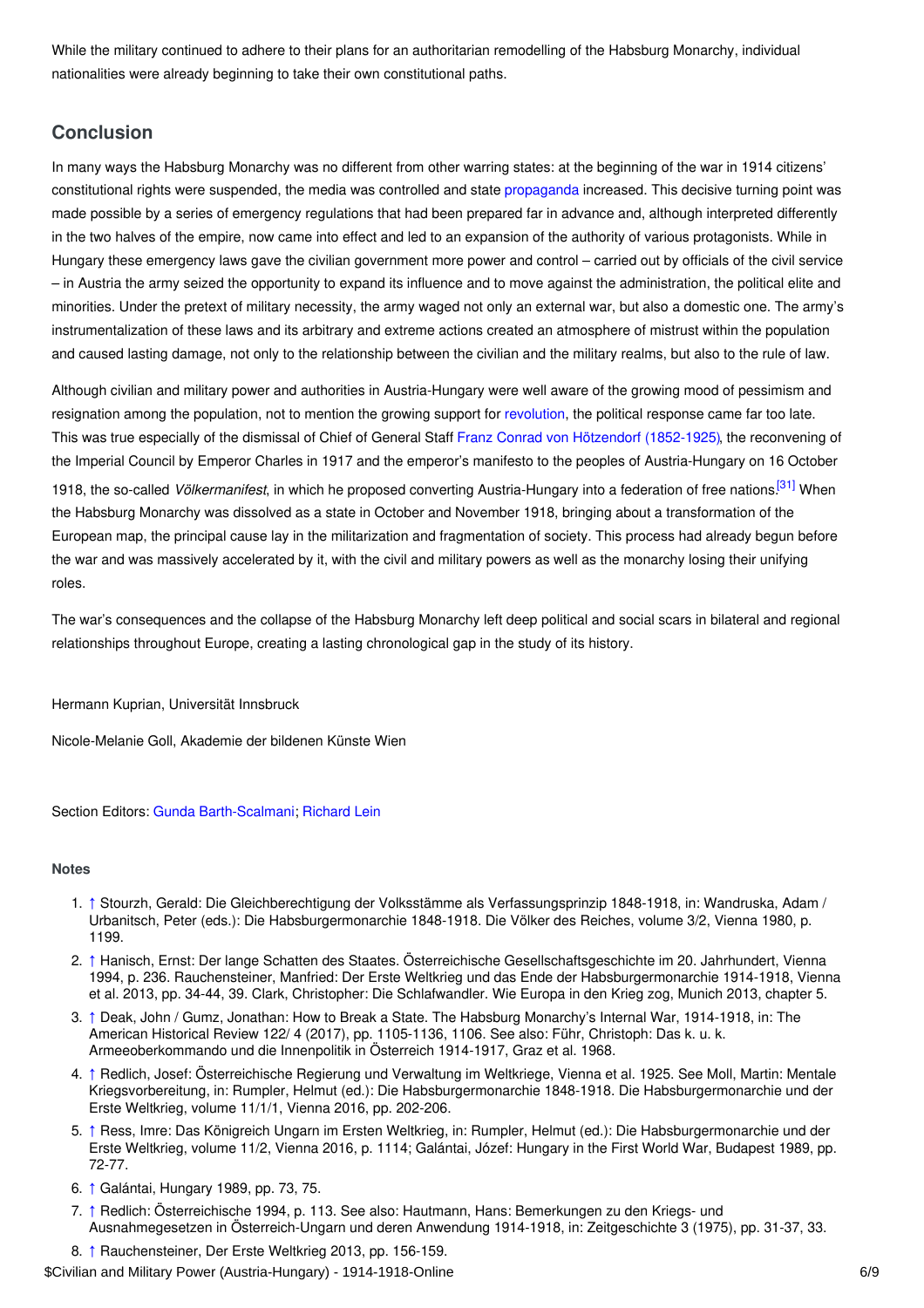- <span id="page-6-1"></span>9. [↑](#page-1-8) Galántai, Hungary 1989, p. 78; Scheer, Tamara: Die Ringstraßenfront. Österreich-Ungarn, das Kriegsüberwachungsamt und der Ausnahmezustand während des Ersten Weltkrieges, Vienna 2010, pp. 145-156.
- <span id="page-6-2"></span>10. [↑](#page-1-9) Führ, Das k. u. k. Armeeoberkommando 1968, pp. 38-74. Pircher, Gerd: Verwaltung und Politik in Tirol im Ersten Weltkrieg, Innsbruck 1995, pp. 150-196.
- <span id="page-6-3"></span>11. [↑](#page-2-1) Galántai, Józef: Der österreichisch-ungarische Dualismus 1867-1918, Budapest 1985, pp. 145-147. Galántai, Hungary 1989, pp. 78-79.
- <span id="page-6-4"></span>12. [↑](#page-2-2) Galántai: Hungary 1989, p. 78.
- <span id="page-6-5"></span>13. [↑](#page-2-3) Rauchensteiner, Der Erste Weltkrieg 2013, p. 156.
- <span id="page-6-6"></span>14. [↑](#page-2-4) Reichs-Gesetz-Blatt (RGBl.) No. 141 (1867). Hasiba, Gernot D.: Inter arma silent leges? Ein Beitrag über die rechtlichen Grundlagen der österreichischen Verwaltung im 1. Weltkrieg, in: Brauneder, Wilhelm / Baltzarek, Franz (eds.): Modell einer neuen Wirtschaftsordnung. Wirtschaftsverwaltung in Österreich 1914-1918, Frankfurt am Main et al. 1991, pp. 11- 32.
- <span id="page-6-7"></span>15. [↑](#page-2-5) Hasiba, Gernot D.: Das Notverordnungsrecht in Österreich (1848-1917). Notwendigkeit und Missbrauch eines "staatserhaltenden Instrumentes", Vienna 1985, pp. 97-131. Hautmann, Bemerkungen 1975. All emergency regulations are published in: Breitenstein, Max / Koropatnicki, Demeter (eds.): Die Kriegsgesetze Österreichs. Systematische Zusammenstellung der aus Anlaß des Krieges und mit Bezug auf denselben kundgemachten kaiserlichen Verordnungen sowie anderer Verordnungen und Erlässe der Ministerien und Länderstellen, 6 volumes, Vienna 1916-1921.
- <span id="page-6-8"></span>16. [↑](#page-2-6) Scheer, Ringstraßenfront 2010, pp. 137-138.
- <span id="page-6-9"></span>17. [↑](#page-2-7) RGBl. No. 236 (1912), Gesetz v. 26.12.1912. Augeneder, Sigrid: Arbeiterinnen im Ersten Weltkrieg. Lebens- und Arbeitsbedingungen proletarischer Frauen in Österreich, Vienna 1987, pp. 102-104. Grandner, Margarete: Kooperative Gewerkschaftspolitik in der Kriegswirtschaft. Die freien Gewerkschaften Österreichs im ersten Weltkrieg, Vienna et al. 1992, pp. 38-55. Brucker, Mathias: Die Kriegswirtschaft Österreich-Ungarns im Ersten Weltkrieg. Rüstungsproduktion, Mannschafts- und Offiziersersatz, Transportsystem, Ernährungs- und Finanzwirtschaft sowie Kriegssozialismus, Dissertation, Vienna 2010, pp. 10-14.
- <span id="page-6-10"></span>18. [↑](#page-2-8) Orientierungsbehelf über Ausnahmeverfügungen für den Kriegsfall für die im Reichrate vertretenen Königreich und Länder, Ausgabe A, Vienna 1912, p. 9.
- <span id="page-6-11"></span>19. [↑](#page-2-9) RGBl. No. 158 (1914); No. 162 (1914); No. 269 (1914).
- <span id="page-6-12"></span>20. [↑](#page-3-1) Zavarsky, Clemens: Politik und Militär im 1. Weltkrieg am Beispiel von Österreich–Ungarn. Vom Weg in den Krieg bis zum Kriegswinter 1914/15, Dissertation, Vienna 2011, pp. 108-116. Überegger, Oswald: Der andere Krieg. Die Tiroler Militärgerichtsbarkeit im Ersten Weltkrieg, Tirol im Ersten Weltkrieg 3, Innsbruck 2002, p. 88.
- <span id="page-6-13"></span>21. [↑](#page-3-2) Führ, Das k. u. k. Armeeoberkommando 1968, p. 23 et al.
- <span id="page-6-14"></span>22. [↑](#page-3-3) Gumz / Deak, How to Break a State 2017, p. 17.
- <span id="page-6-15"></span>23. [↑](#page-3-4) Goll, Nicole-Melanie: "… Das wir es mit zwei Kriegen zu tun haben, der eine ist der Krieg nach außen, der andere nach innen" – Die Ruthenen und das k.k. Zivilinterniertenlager bei Graz 1914-1917, in: Bouvier, Friedrich / Reisinger, Nikolaus (eds.): Historisches Jahrbuch der Stadt Graz, volume 40, Graz 2010, pp. 277-305.
- <span id="page-6-16"></span>24. [↑](#page-3-5) Rauchensteiner, Der Erste Weltkrieg 2013, p. 251.
- <span id="page-6-17"></span>25. [↑](#page-3-6) Mentzel, Walter: Weltkriegsflüchtlinge in Cisleithanien, in: Heiss, Gernot / Rathkolb, Oliver (eds.): Asylland wider Willen. Flüchtlinge in Österreich im europäischen Kontext seit 1914, Vienna 1995, pp. 17-44. Kuprian, Hermann J. W.: Flüchtlinge, Evakuierte und die staatliche Fürsorge, in: Eisterer, Klaus / Steininger, Rolf (eds.): Tirol und der Erste Weltkrieg, Innsbruck et al. 1995, pp. 277-307. Kuprian, Hermann J. W.: "Entheimatungen". Flucht und Vertreibung in der Habsburgermonarchie während des Ersten Weltkrieges und ihre Konsequenzen, in: Kuprian, Hermann J. W. / Überegger, Oswald (eds.): Der Erste Weltkrieg im Alpenraum. Erfahrung, Deutung, Erinnerung, Innsbruck 2006, pp. 289-309.
- <span id="page-6-18"></span>26. [↑](#page-3-7) Rettenwander, Matthias: Stilles Heldentum? Wirtschafts- und Sozialgeschichte Tirols im Ersten Weltkrieg, Innsbruck 1997, p. 65.
- <span id="page-6-19"></span>27. [↑](#page-4-0) Moll, Martin: Die Steiermark im Ersten Weltkrieg. Der Kampf des Hinterlandes ums Überleben 1914-1918, Vienna 2014, p. 86.
- <span id="page-6-20"></span>28. [↑](#page-4-1) Rauchensteiner: Der Erste Weltkrieg 2013, pp. 734-738. Cornwall, Mark: Auflösung und Niederlage. Die österreichische Revolution, in: Cornwall, Mark (ed.): Die letzten Jahre der Donaumonarchie. Der erste Vielvölkerstaat im Europa des 20. Jahrhunderts, Essen 2006, pp. 174-201, 195-196.
- <span id="page-6-21"></span>29. [↑](#page-4-2) Daniel, Ute: Informelle Kommunikation und Propaganda in der deutschen Kriegsgesellschaft, in: Quandt, Siegfried (ed.): Medien, Kommunikation, Geschichte, Giessen 1993, pp. 76-94. Buschmann, Nikolaus: Der verschwiegene Krieg. Kommunikation zwischen Front und Heimatfront, in: Hirschfeld, Gerhard et al. (eds.): Kriegserfahrungen. Studien zur Sozial- und Mentalitätsgeschichte des Ersten Weltkriegs, Essen 1997, pp. 208-224.
- <span id="page-6-22"></span>30. [↑](#page-4-3) Rauchensteiner, Der Erste Weltkrieg 2013, pp. 905-910.
- <span id="page-6-23"></span>31. [↑](#page-5-10) Rauchensteiner, Manfried: "Das neue Jahr machte bei uns einen traurigen Einzug". Das Ende des Großen Krieges, in: Konrad Helmut / Maderthaner, Wolfgang (eds.): Das Werden der Ersten Republik… der Rest ist Österreich, volume 1, Vienna 2008, pp. 21-44, 42.

#### <span id="page-6-0"></span>**Selected Bibliography**

Cole, Laurence / Hämmerle, Christa / Scheutz, Martin (eds.):**Glanz - Gewalt - Gehorsam Militär und Gesellschaft in der [Habsburgermonarchie](https://encyclopedia.1914-1918-online.net/bibliography/AHEM5H8V) (1800 bis 1918)**, Essen 2011: Klartext.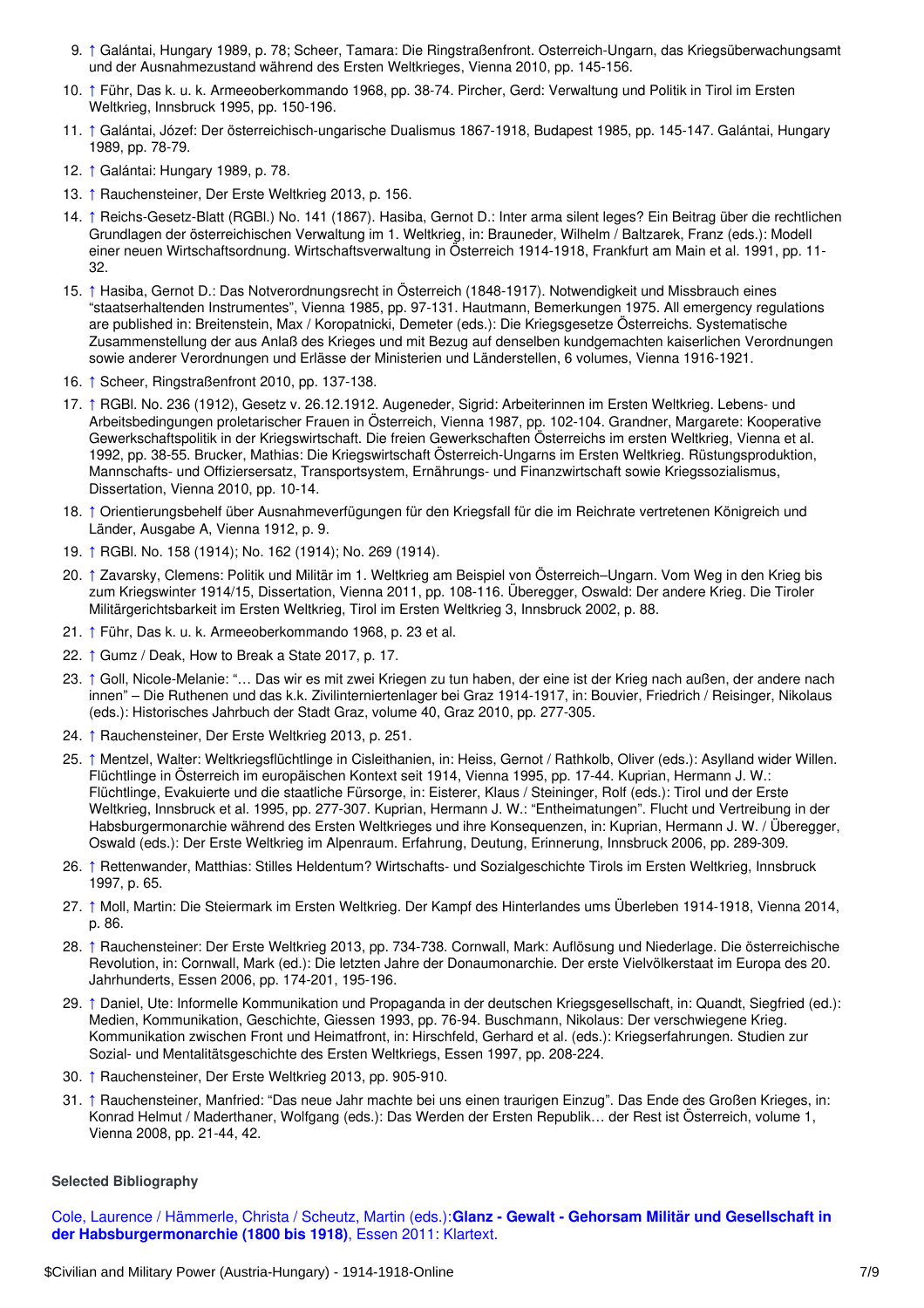Cornwall, Mark: **The undermining of [Austria-Hungary.](https://encyclopedia.1914-1918-online.net/bibliography/IRIZNIF4) The battle for hearts and minds**, New York 2000: St. Martin's Press.

Cornwall, Mark: **Die letzten Jahre der [Donaumonarchie.](https://encyclopedia.1914-1918-online.net/bibliography/SMV26WMB) Der erste Vielvölkerstaat im Europa des frühen 20. Jahrhunderts**, Essen 2006: Magnus.

Führ, Christoph: **Das k. u. k. [Armeeoberkommando](https://encyclopedia.1914-1918-online.net/bibliography/5H54IVRS) und die Innenpolitik in Österreich, 1914-1917**, Graz; Vienna; Cologne 1968: Böhlau.

Galántai, József: **Der [österreichisch-ungarische](https://encyclopedia.1914-1918-online.net/bibliography/2YKFF2E5) Dualismus 1867 - 1918**, Budapest 1985: Bundesverlag.

Hasiba, Gernot D.: **Inter arma silent leges? Ein Beitrag über die rechtlichen Grundlagen der österreichischen Verwaltung im 1. Weltkrieg**, in: Brauneder, Wilhelm / Baltzarek, Franz (eds.): Modell einer neuen Wirtschaftsordnung. [Wirtschaftsverwaltung](https://encyclopedia.1914-1918-online.net/bibliography/K4NIGS3T) in Österreich 1914–1918, Frankfurt a. M. 1991: Peter Lang GmbH, pp. 11-32.

Hautmann, Hans: **Bemerkungen zu den Kriegs- und [Ausnahmegesetzen](https://encyclopedia.1914-1918-online.net/bibliography/RYA66HP3) in Österreich-Ungarn und deren Anwendung 1914–1918**, in: Zeitgeschichte 3, 1975, pp. 31-37.

Healy, Maureen: **Vienna and the fall of the [Habsburg](https://encyclopedia.1914-1918-online.net/bibliography/4MQNGZ8D) Empire. Total war and everyday life in World War**,**I** Cambridge 2004: Cambridge University Press.

Judson, Pieter M.: **The Habsburg empire. A new history**, [Cambridge](https://encyclopedia.1914-1918-online.net/bibliography/4HABCWXM) 2016: Belknap Press.

Kuprian, Hermann: **Militarisierung der Gesellschaft**: [Katastrophenjahre.](https://encyclopedia.1914-1918-online.net/bibliography/JM7866YW) Der Erste Weltkrieg und Tirol, Innsbruck 2014: Wagner, pp. 61-83.

Lein, Richard: **Pflichterfüllung oder Hochverrat? Die tschechischen Soldaten [Österreich-Ungarns](https://encyclopedia.1914-1918-online.net/bibliography/U7UW8VQP) im Ersten Weltkrieg**, Vienna 2011: Lit Verlag.

Matis, Herbert / Mikoletzky, Juliane / Reiter, Wolfgang (eds.): **Wirtschaft, Technik und das Militär 1914-1918. [Österreich-Ungarn](https://encyclopedia.1914-1918-online.net/bibliography/QRWG87HS) im Ersten Weltkrieg**, Vienna et al. 2014: Lit Verlag.

Moll, Martin: Erster Weltkrieg und [Ausnahmezustand.](https://encyclopedia.1914-1918-online.net/bibliography/QKQH3X2U) Zivilverwaltung und Armee. Eine Fallstudie zum innerstaatlichen Machtkampf 1914–1918 im steirischen Kontext, in: Beer, Siegfried et al. (eds.): Focus Austria. Vom Vielvölkerstaat zum EU-Staat. Festschrift für Alfred Ableitinger zum 65. Geburtstag, Graz 2003: De Gruyter, pp. 383-407

Rauchensteiner, Manfried: **Der Erste Weltkrieg und das Ende der [Habsburgermonarchie](https://encyclopedia.1914-1918-online.net/bibliography/6AZGA5G5) 1914-1918**, Vienna et al. 2013: Böhlau.

Redlich, Josef: **Österreichische Regierung und Verwaltung im Weltkriege**, Wirtschafts- und Sozialgeschichte des Weltkrieges. Österreichische und ungarische Serie 19, Vienna; New Haven 1925: [Hölder-Pichler-Tempsky](https://encyclopedia.1914-1918-online.net/bibliography/MAB4J9WB) a.g.; Yale University Press.

Ress, Imre: **Das Königreich Ungarn im Ersten Weltkrieg**, in: Rumpler, Helmut (ed.): Die [Habsburgermonarchie](https://encyclopedia.1914-1918-online.net/bibliography/NE543A5B) 1848– 1918. Die Habsburgermonarchie und der Erste Weltkrieg, volume 11, Vienna 2016: Verlag der Österreichischen Akademie der Wissenschaften, pp. 1095-1163.

Scheer, Tamara: **Die Ringstraßenfront. Österreich-Ungarn, das [Kriegsüberwachungsamt](https://encyclopedia.1914-1918-online.net/bibliography/6NI97JA3) und der Ausnahmezustand während des Ersten Weltkrieges**, Vienna 2010: Heeresgeschichtliches Museum.

Scheer, Tamara: **"Ich kann das nur für einen Druckfehler halten (…)". István Tisza und der k.u.k. [Ausnahmezustand](https://encyclopedia.1914-1918-online.net/bibliography/T2LXDPHD) während des Ersten Weltkriegs**, in: Kriechbaumer, Robert / Mueller, Wolfgang / Schmidl, Erwin A. (eds.): Politik und Militär im 19. und 20. Jahrhundert. Österreichische und europäische Aspekte, Vienna 2017: Vandenhoeck & Ruprecht, pp. 209-226.

Schmidl, Erwin A.: **Die k.u.k. Armee. [Integrierendes](https://encyclopedia.1914-1918-online.net/bibliography/Y44YRLJC) Element eines zerfallenden Staates?**, in: Epkenhans, Michael / Gross, Gernot P. (eds.): Das Militär und der Aufbruch in die Moderne 1860 bis 1890. Armeen, Marinen und der Wandel von Politik, Gesellschaft und Wirtschaft in Europa, USA sowie Japan, Munich 2003: De Gruyter, pp. 143- 150.

Szábo, Dániel: **The functioning of the Hungarian political system**: The [Austro-Hungarian](https://encyclopedia.1914-1918-online.net/bibliography/INAUUT94) Monarchy Revisited, Boulder 2009: East European Monographs, pp. 153-167.

Tepperberg, Christoph: **Totalisierung des Krieges und Militarisierung der Zivilgesellschaft**, in: Pfoser, Alfred / Weigl, Andreas (eds.): Im Epizentrum des [Zusammenbruchs.](https://encyclopedia.1914-1918-online.net/bibliography/DVQQBIN3) Wien im Ersten Weltkrieg, Vienna 2013: Metroverlag, pp. 264-273.

Überegger, Oswald: **'Verbrannte Erde' und 'baumelnde Gehenkte'. Zur europäischen Dimension militärischer [Normübertretungen](https://encyclopedia.1914-1918-online.net/bibliography/KU2X274S) im Ersten Weltkrieg**: Kriegsgreuel. Die Entgrenzung der Gewalt in kriegerischen Konflikten, Paderborn 2007: Schöningh, pp. 241-278.

Überegger, Oswald: **"Man mache diese Leute, wenn sie halbwegs verdächtig erscheinen, nieder." Militärische [Normübertretungen](https://encyclopedia.1914-1918-online.net/bibliography/QXLC3M3Z) und ziviler Widerstand an der Balkanfront 1914/15**, in: Chiari, Bernhard / Groß, Gerhard (eds.): Am Rande Europas? Der Balkan – Raum und Bevölkerung als Wirkungsfelder militärischer Gewalt, Munich 2009: De Gruyter Oldenbourg, pp. 121-136.

Vermes, Gabor: **István Tisza. The liberal vision and [conservative](https://encyclopedia.1914-1918-online.net/bibliography/CAE7JSDC) statecraft of a Magyar nationalis**,**t** New York 1985: Columbia University Press.

Zavarsky, Clemens: **Politik und Militär im 1. Weltkrieg am Beispiel von [Österreich–Ungarn.](https://encyclopedia.1914-1918-online.net/bibliography/EFMFK9KW) Vom Weg in den Krieg bis zum Kriegswinter 1914/15, thesis**, Vienna 2011: Universität Wien.